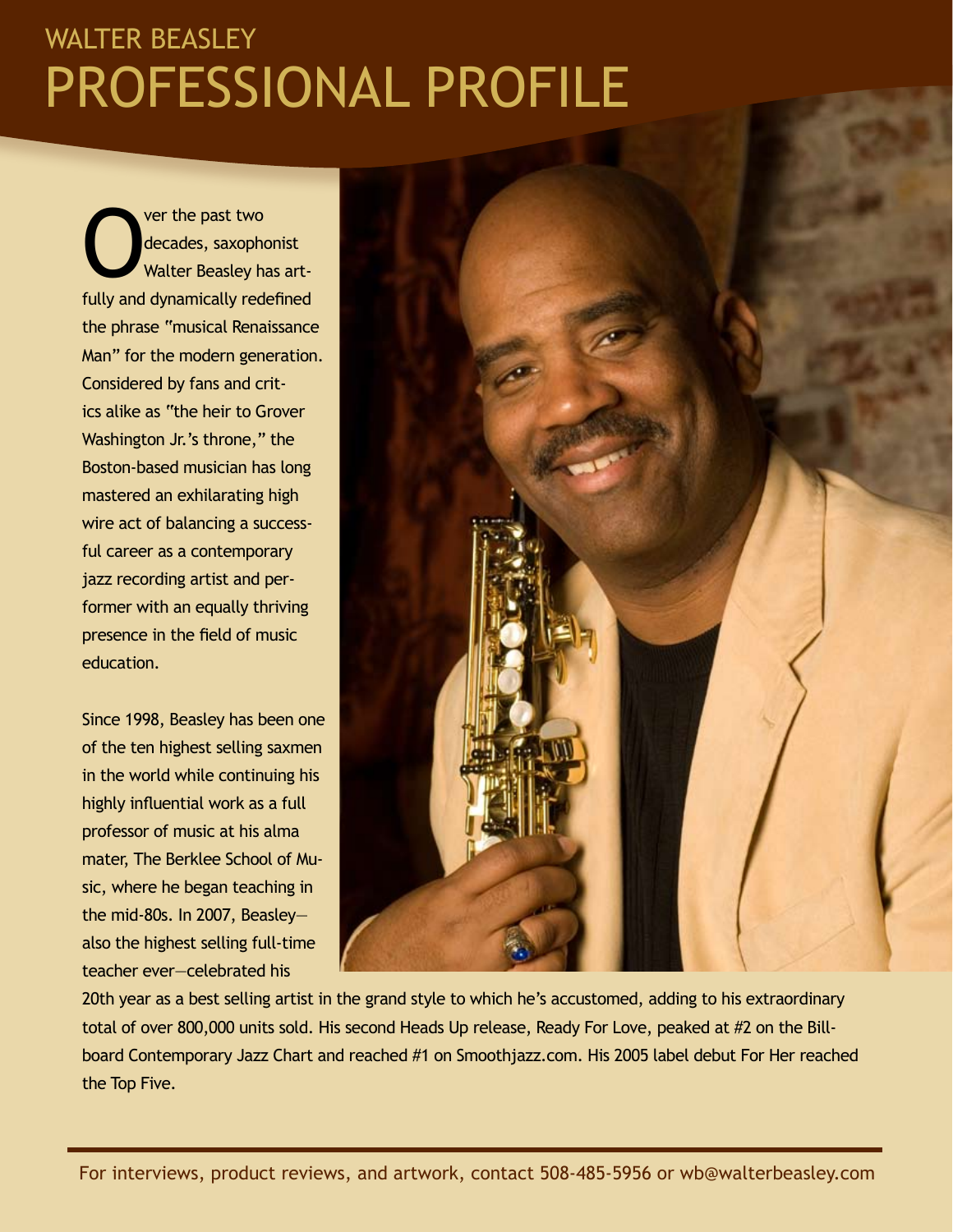# Professional Profile walter beasley

Beasley also added to his growing legacy of creating instructional DVDs for young players who are not able to afford a traditional music education with his latest project, 14 Steps To Maximizing Your Performance, which is also currently available for download on his popular website (www.walterbeasley.com). His other best selling videos released through his Affable Publishing include Sound Production for the Saxophone, Hip Hop Improvisation, and Performance Workshop.

This past year, Beasley has also begun reaching out to the younger generation, sharing his experiences and educational expertise through "saxtalk blogs" on his myspace page (www.myspace.com/walterbeasleysaxtalk) and clips on YouTube. In addition, in February 2008 he begins online saxophone lessons live via web cam, and he is offering on his website tracks of his recent chakra meditations on sax. The saxophonist has done all this while enjoying throughout 2007 his busiest touring itinerary in years, doing dates up and down the East Coast (from Miami to Boston), Atlanta and Ohio, among other locales.

He recently hooked up for a handful of dates with the all-star tour To Grover, With Love, helmed by Grammy winning keyboardist/producer Jason Miles and featuring Gerald Veasley, Chuck Loeb, Buddy Williams and Andy Snitzer. The ensemble will be playing the world famous Berks Jazz Festival in Spring 2008.

Amazingly, Beasley has partaken in all of these exciting activities while maintaining a full teaching schedule at Berklee. Currently, he teaches vocal and rhythm section ensembles (in both classroom and performance settings), private sax lessons, vocal delivery for singers and improvisation for instrumentalists, both on campus and at home. He has also developed an active side business as a career consultant for aspiring musicians. His areas of expertise include: maximizing musical performance and skills; overcoming performance anxiety; jazz/R&B improvisation; vocal delivery; saxophone technique/sound production; and R&B/jazz ensemble performance.

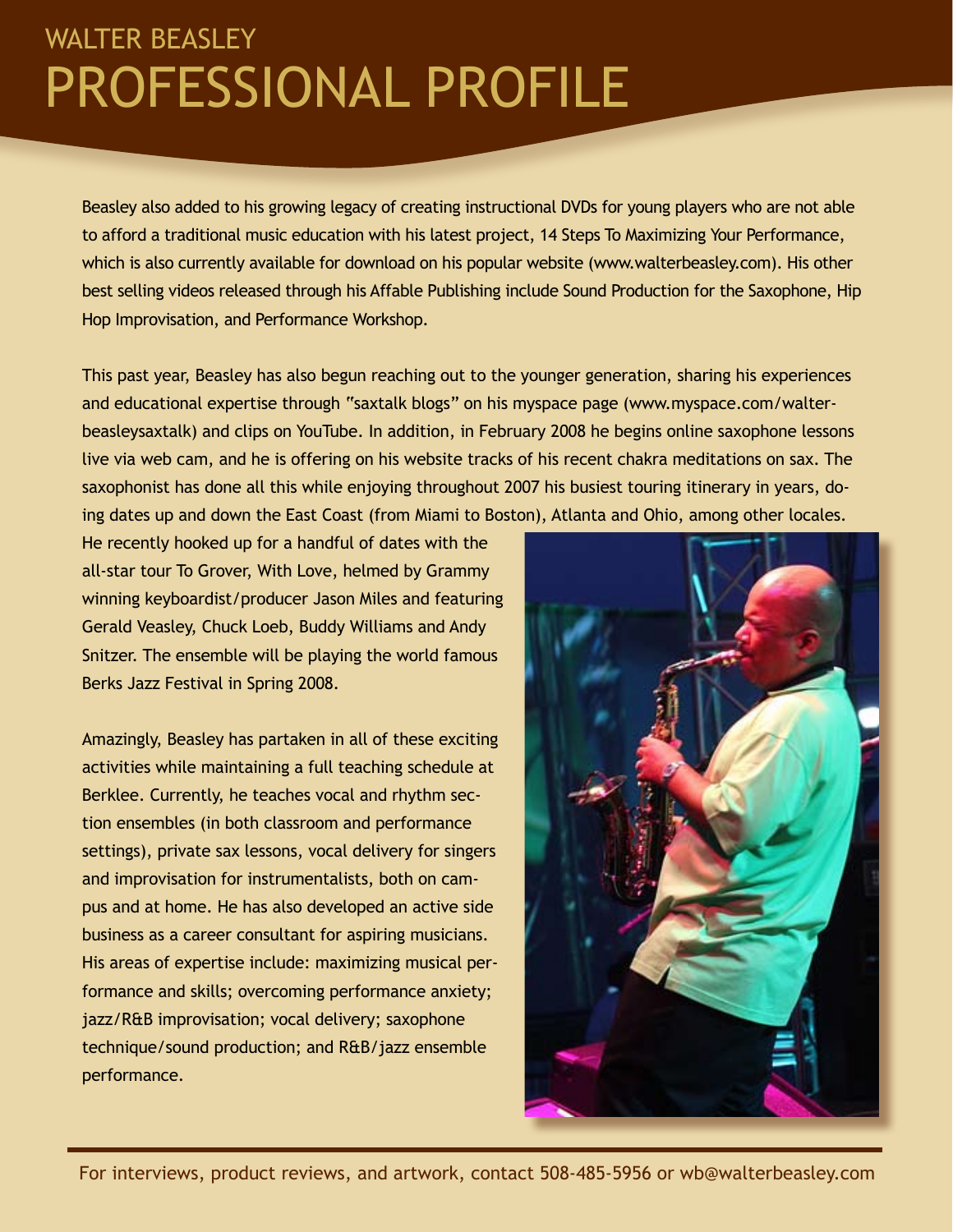# Professional Profile WALTER BEASLEY



greats of tomorrow."

Speaking about his ongoing commitment to education in the face of numerous temptations to leave and become a full time recording and touring musician and artist, Beasley says, "I like to say I do not need to teach, and that is why I teach. What I have learned is that I am responsible for molding the next generation of musicians, and that is a wonderful responsibility that nothing can take me away from. All my life, I've heard professors say that you cannot teach all people to be soulful musicians. I have consistently tried to change that myth, dedicating my life and career to the reality that a good professor can indeed teach soulful performance. That's become a specialty of mine that I am very proud of. A plant may grow regardless of whether you take care of it or not, but if you trim it and shape it every few months, it will flourish beyond what you could have imagined. I like to think I am shaping, molding and trimming those who will become the musical

One of the secrets of Beasley's success as an educator is his seven-day a week work ethic, which includes his belief that Monday is his favorite day of the week—a bold philosophy that he imparts to his students who may at first feel otherwise. "I'm in love with my work and this wonderfully crazy work ethic," he says. "I truly love the challenge of being able to transform a rhythm section that has nothing to offer up front into a section that comes to believe in itself as a unit. That's the most gratifying feeling a professor can have, making that kind of difference. I love playing my own music live, but no moment I've ever had onstage matches the excitement of discovering this kind of success in the classroom. But that's the beauty of my dual career—I love doing both!"

One of the top five best-selling African-American saxophonists in the world since the late 90's, Beasley while establishing himself as a regular presence on the Billboard Contemporary Jazz chart--has performed over the years with contemporary jazz and R&B icons Brian McKnight, Gerald Albright, Ronnie Laws, Kirk Whalum, Bob James, Norman Brown, George Howard, Art Porter, Stephanie Mills, Vanessa Williams and Rachelle Ferrell. He has also opened concerts for traditional jazz legends Art Blakey and Dexter Gordon.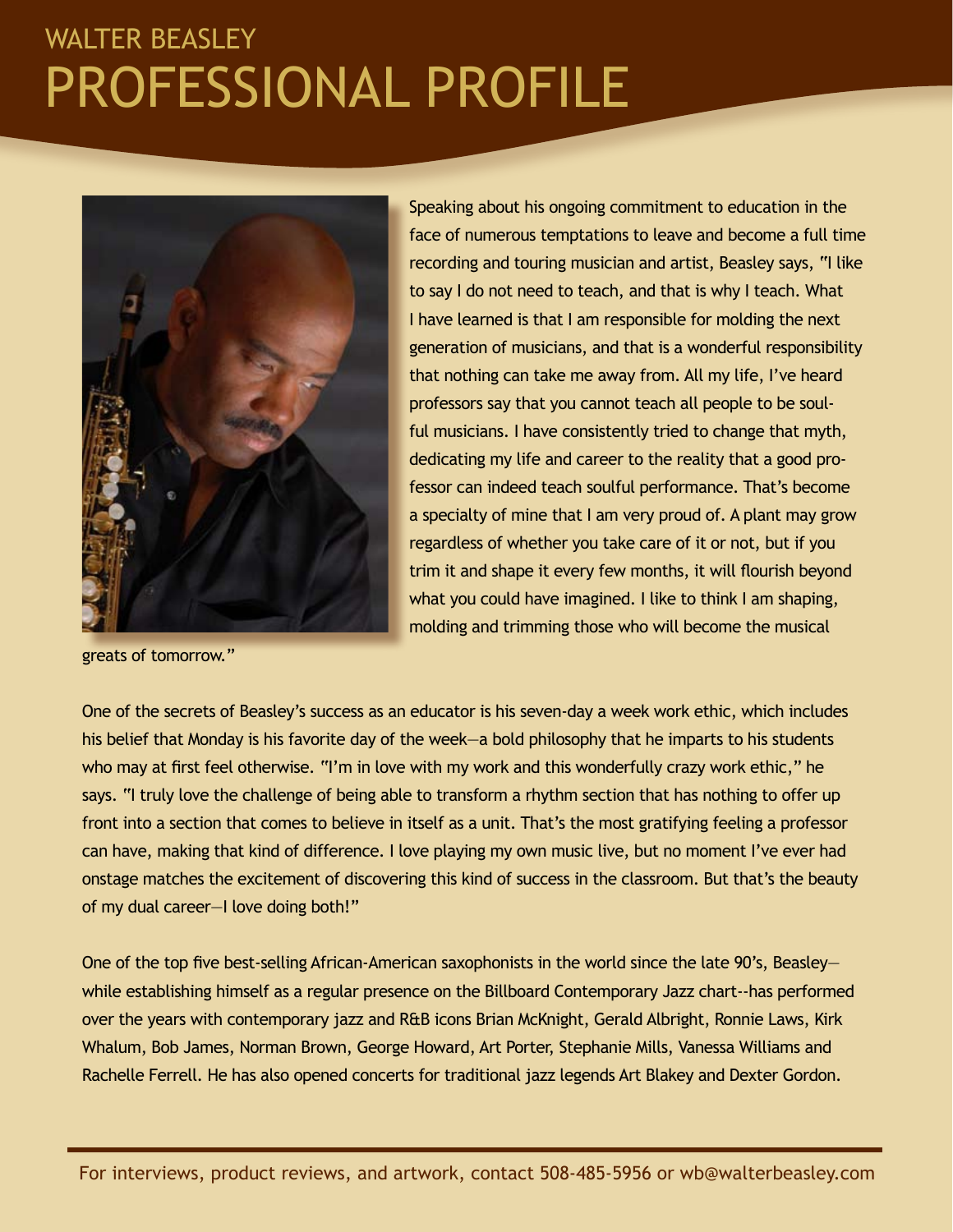# Professional Profile walter beasley

As an educator and consultant, he has worked with Lalah Hathaway, Jeremy Ragsdale, Christina Watson, Carmen Algarin, Walter Smith, and Ian Rapien, offering guidance and helping them to find their creative flavor. Renowned artist and former classmate Branford Marsalis describes the saxman as "an anomaly; a successful performing musician who possesses the rare skill of understanding the musical process beyond the intuitive. This special ability enables Walter to communicate with aspiring musicians in a way that removes the sense of mystery that sometimes enshrouds our profession."

Walter Beasley's musical journey began in the early 1970s in his hometown of El Centro, California. When his aunt gave him his first Grover Washington, Jr. record at age nine, it opened Beasley's young ears and mind to the limitless possibilities of the sax. Before long, he bought a copy of Roberta Flack & Donny Hathaway's 1972 collaboration album. These two classic recordings became the foundation of the young saxman and vocalist's musical awakening.

By his early teens, Beasley was playing saxophone in various bands around Southern California. "I started

singing in Spanish at around 14," he says. "I was like an anomaly – the black kid in southern California, singing in Spanish. People got a kick out of it. I learned from playing Latin music how important romance was, and is, in music. Singing and playing those songs, I think, forever shaped the way I wanted to convey messages to people."

Beasley graduated from Berklee College of Music in the early '80s, alongside future superstar classmates like saxophonist Branford Marsalis and vocalist Rachelle Ferrell. He took a teaching position at the school a year later – initially as a shortterm gig, but one that has lasted more than 20 years. "I was only planning on staying for a year or two, getting a record deal and then moving back to California," he says. "But once I saw musicians move an audience through the use of techniques that I showed them, I was a sucker for teaching.

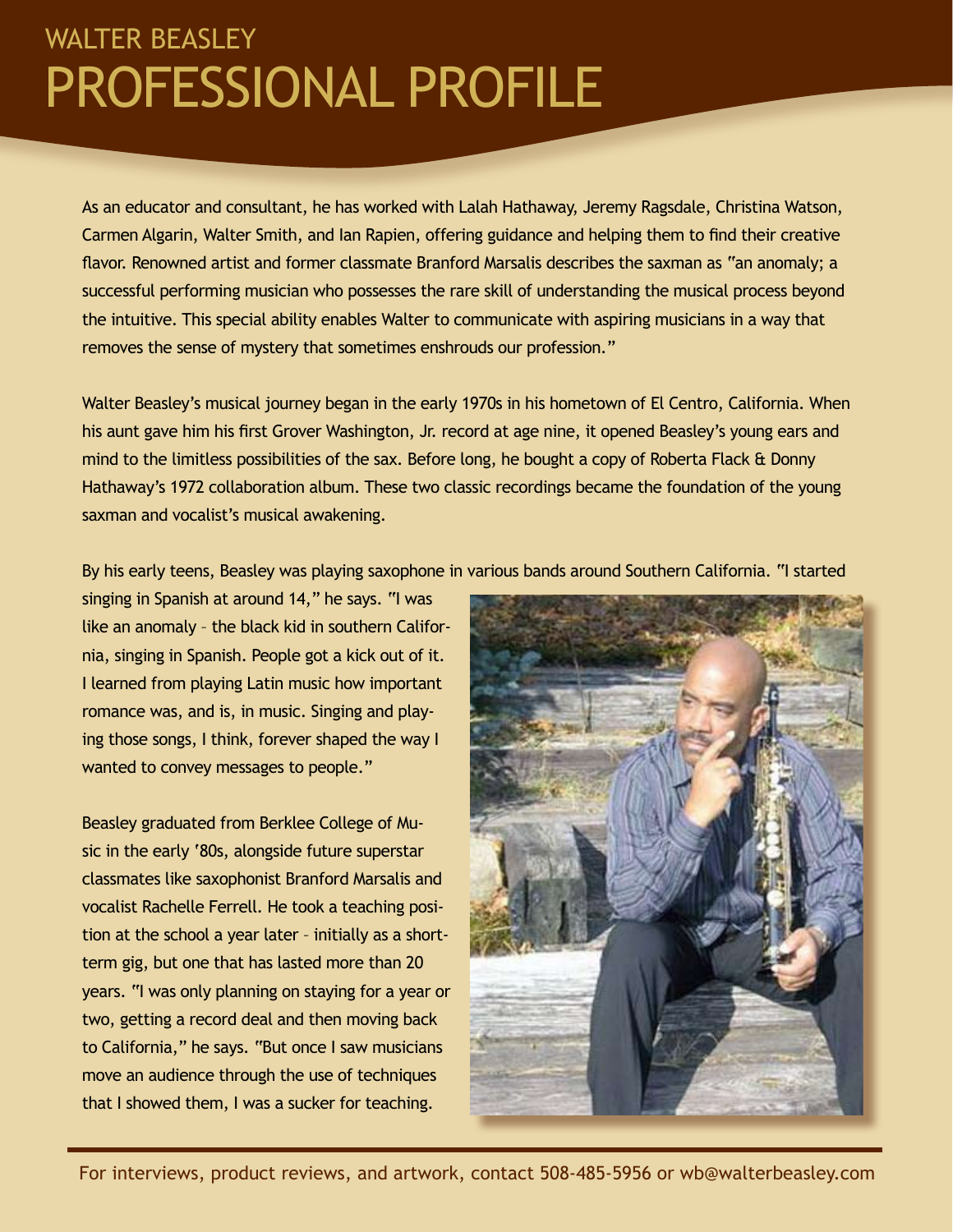### WALTER BEASLEY Background



Personal: Born and raised in El Centro, California, currently resides in Boston, Massachusetts **Education:** Berklee College of Music in Boston

**Occupation:** Recording artist, performer, full professor at Berklee College of Music, performance consultant, and music entrepreneur (founder and CEO of Affable Publishing and Affable Records) **Principal Instruments:** Soprano/Alto Saxophone, Voice

**Performance genres:** R&B, vocal performance, contemporary jazz

**Musical Influences:** Grover Washington, Jr., Roberta Flack, David Sanborn, Donny Hathaway, Cannonball Adderley, Johnny Hodges, Sonny Stitt, Dexter Gordon, Peabo Bryson, Michael Ruff, John Klemmer and Ronny Laws, George Benson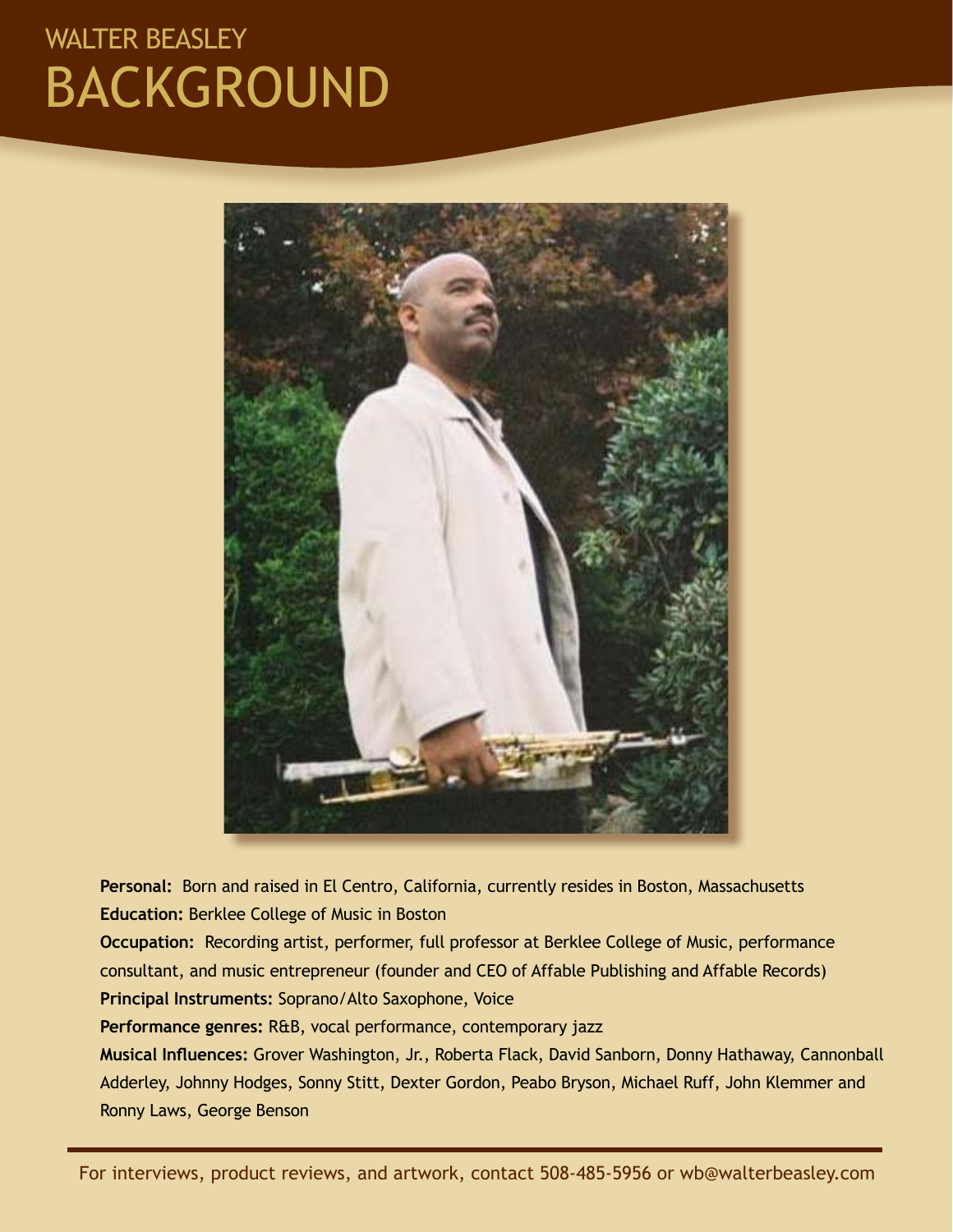# WALTER BEASLEY fact sheet

#### **Points of note:**

- As a saxophonist and singer, he is unique in recording industry, and as such his sales and airplay are unmatched.
- Also the best-selling full-time college professor and recording artist
- Since 1998, Beasley has been one of the top five best-selling African-American saxophonists in the world.
- Over the last three decades, Beasley has been a regular presence in the top 20 of Billboard's contemporary jazz charts
- His latest, Ready for Love, debuted on the Billboard Contemporary Jazz Charts at #2, with the single, Ready for Love, as #1 at radioandrecords.com and smoothjazz.com. The single spent 29 weeks on radio and record charts.
- Ready for Love was among the top 6 most played singles of 2007.
- Walter Beasley is the 9th highest played artist of the year on radioandrecords.com

#### **Organizations/Memberships:**

- SESAC (performing rights organization)
- Berklee's Association of Faculty of African Descent: Goal is to increase enrollment of African-American students and educators at Berklee
- Berklee Presidential Scholarship Spokesperson: awards talented students from under-represented groups with a full scholarship and room and board.

#### **Awards and Accolades:**

- 2003 Boston Music Awards, Jazz Album of the Year (Go with the Flow)
- 2001 Boston Music Awards, Outstanding Jazz Artist
- 2001 Berklee College of Music Trustee Award for advancing the mission and values of the college
- 2001 South Middlesex Men's Club Leadership Award for community service and support of youth development in music.
- 2001 SESAC National Performing Activity Award for the song "Comin' at Cha"
- 2002 SESAC National Performing Activity Award for the song "Rendezvous"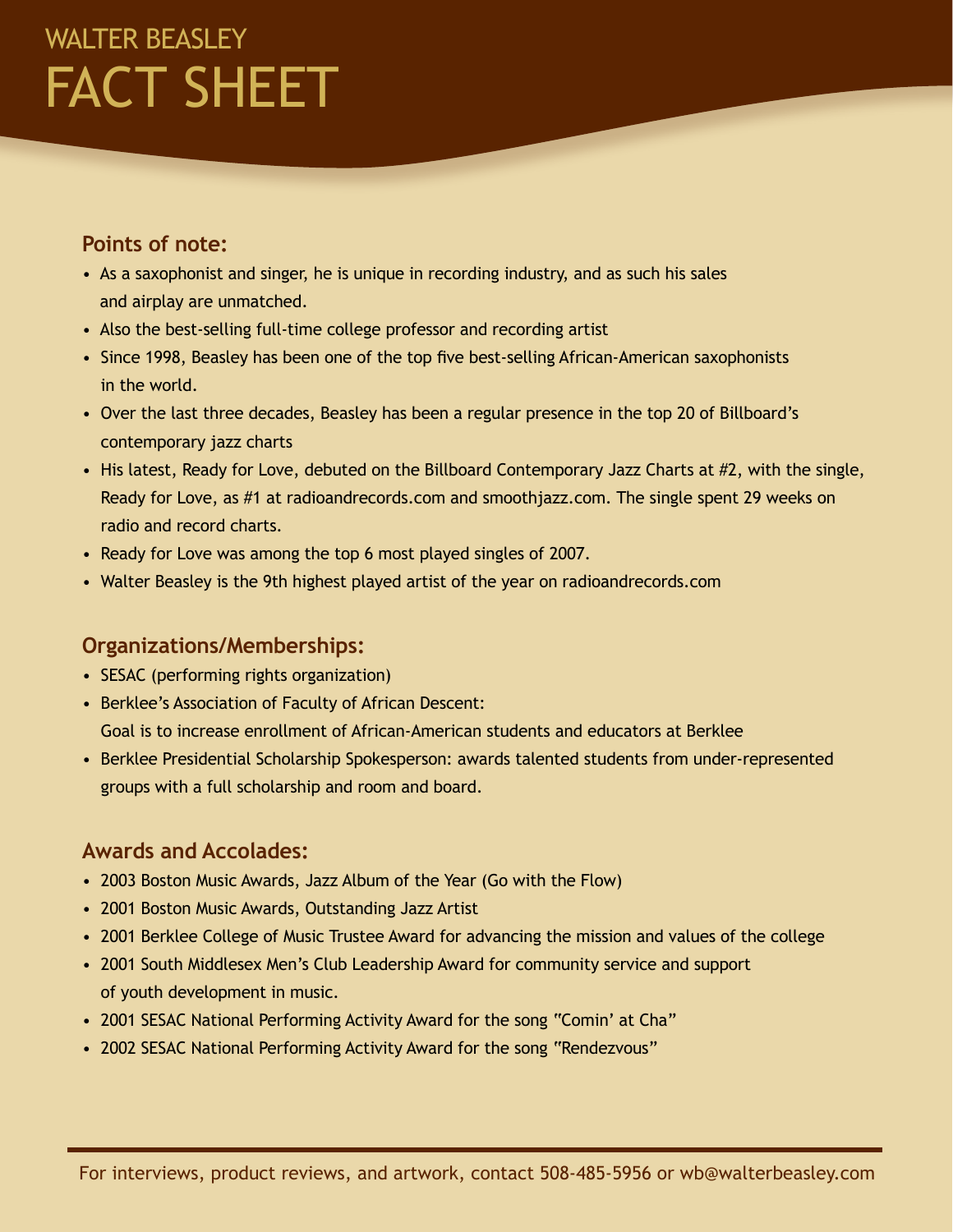# WALTER BEASLEY Discography/equipment

#### **Recordings, as a Leader:**

- Ready For Love (Heads Up, 2007)
- For Her (Heads Up, 2005)
- Go With The Flow (N-Coded Music, 2003)
- Rendezvous (Shanachie, 2002)
- Won't You Let Me Love You (Shanachie, 2000)
- For Your Pleasure (Shanachie, 1998)
- Tonight We Love (Shanachie, 1997)

### **Recordings, with others:**

- With Chuck Loeb
- In A Heartbeat (Shanachie, 2001)
- Listen (Shanachie, 1999)
- With Marky Mark And The Funky Bunch
- Music For The People (Interscope, 1991)
- With Jason Miles

#### **DVDs:**

- Walter Beasley Live at Scullers (Affable Records, 2003) Educational DVDs:
- Hip-Hop Improvisation (Affable Publishing, 2003)
- Sound Production for the Saxophone (Affable Publishing, 2003) 14 Steps To Maximizing Your Performance

#### **Handbook:**

• Performance Insights For Musicians (Affable Publishing, 2003)

### **Equipment:**

- Soprano Keilwerth SX 90 with the mouthpiece that came with the horn and
- 21/2 Rico Royal reeds.
- Alto Keilwerth SX 90 with the mouthpiece that (4 star) 20 years ago and 21/2 Rico Royal reeds.
- Live & More (Ignition, 1996)
- Private Time (Mercury, 1995)
- Intimacy (Mercury, 1992)
- Just Kickin' It (Mercury, 1989)
- Walter Beasley (Polydor, 1987)
- Walter Beasley Live and More (Affable Records, 1996)
- Maximum Grooves, Coast To Coast (Telarc, 2004)
- With Nick Scotti
- Nick Scotti (Warner Brothers, 1993)
- With Kim Waters
- From The Heart (Shanachie, 2001)

#### Educational Downloads:

- Sound Production for the Saxophone
- Hip Hop Improvisation
- 
- Circular Breathing

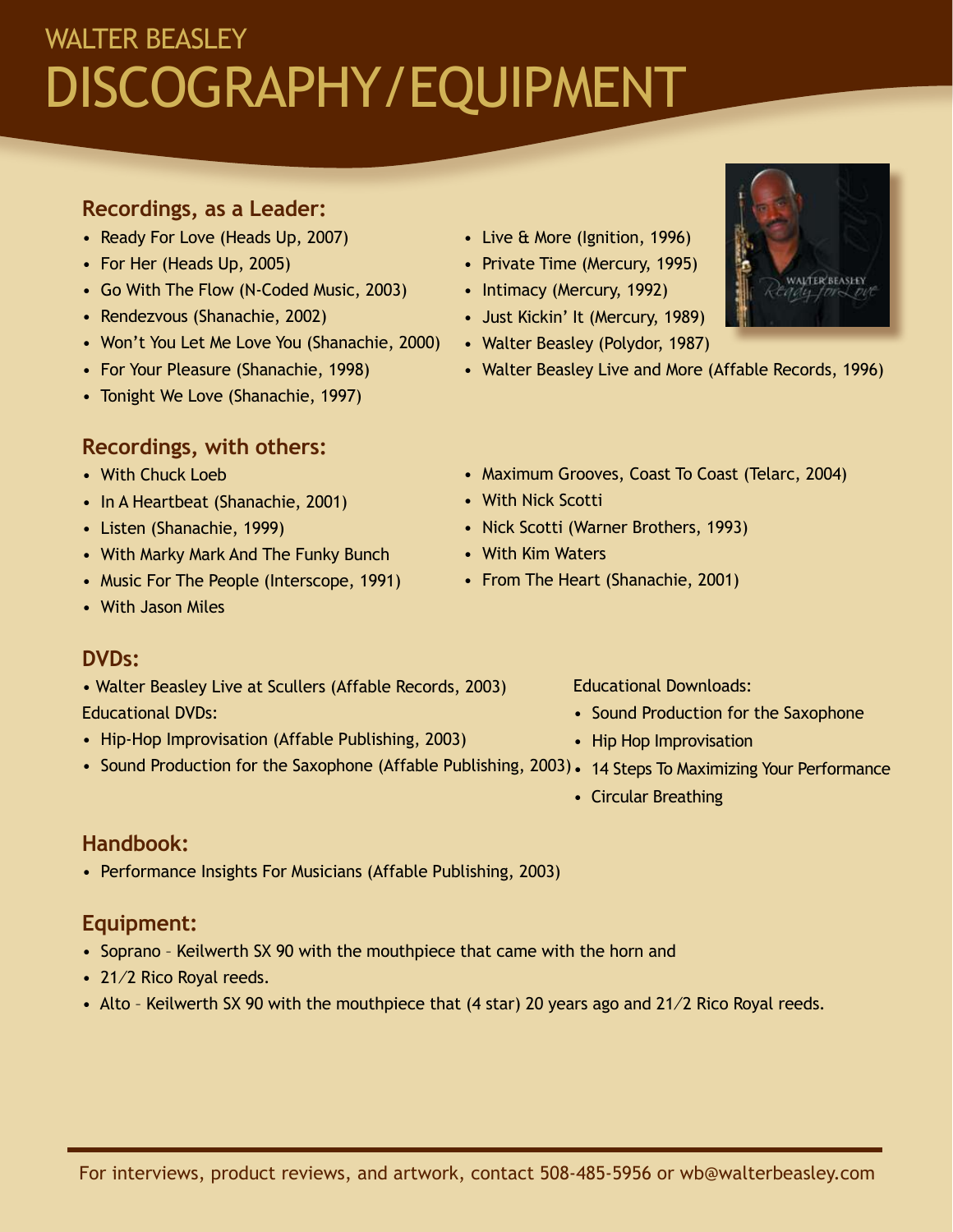### WALTER BEASLEY Testimonials

Walter Beasley is an anomaly: a successful performing musician who possesses the rare skill of understanding the musical process beyond the intuitive. This special ability enables Walter to communicate with aspiring musicians in a way that removes the sense of mystery that sometimes enshrouds our profession. – Branford Marsalis

If there is an heir to Grover's throne, it's definitely found in Walter Beasley. – Thomas R. Erdmann, Jazzreview.com

#### **On For Her**

Beasley's new CD, For Her, is cut directly from the Grover mold without stealing or being derivative. The album is full of exciting and memorable melodies, stimulating improvised solos, an occasional love ballad and velvet-like washes. It's also nice that Beasley doesn't hide his ample technique – just witness the fadeout solos on 'Let's Ride' and 'She's All That' as well as his huge hit 'Precious Moments' from Go With The Flow. – Thomas R. Erdmann, Saxophone Journal

As an interesting project, acclaimed saxophonist/vocalist Walter Beasley releases a romancethemed recording, For Her. The album, however, is not a constant string of sticky, cloying ballads. While Beasley's title track and 'Don't Say Goodnight' are emotional outpourings, 'Coolness' drives with uptempo swing and 'What Ya Feelin'?' bounces like Saturday night. – One Way Magazine

Walter Beasley easily goes back and forth between moods taking the listener on a journey through the romantic, the playful, and the serious aspects of relationships. We've all been on the same ride. Thankfully, he chose to set his to music so we could experience it with him. – Mary Bentley, Smoothviews.com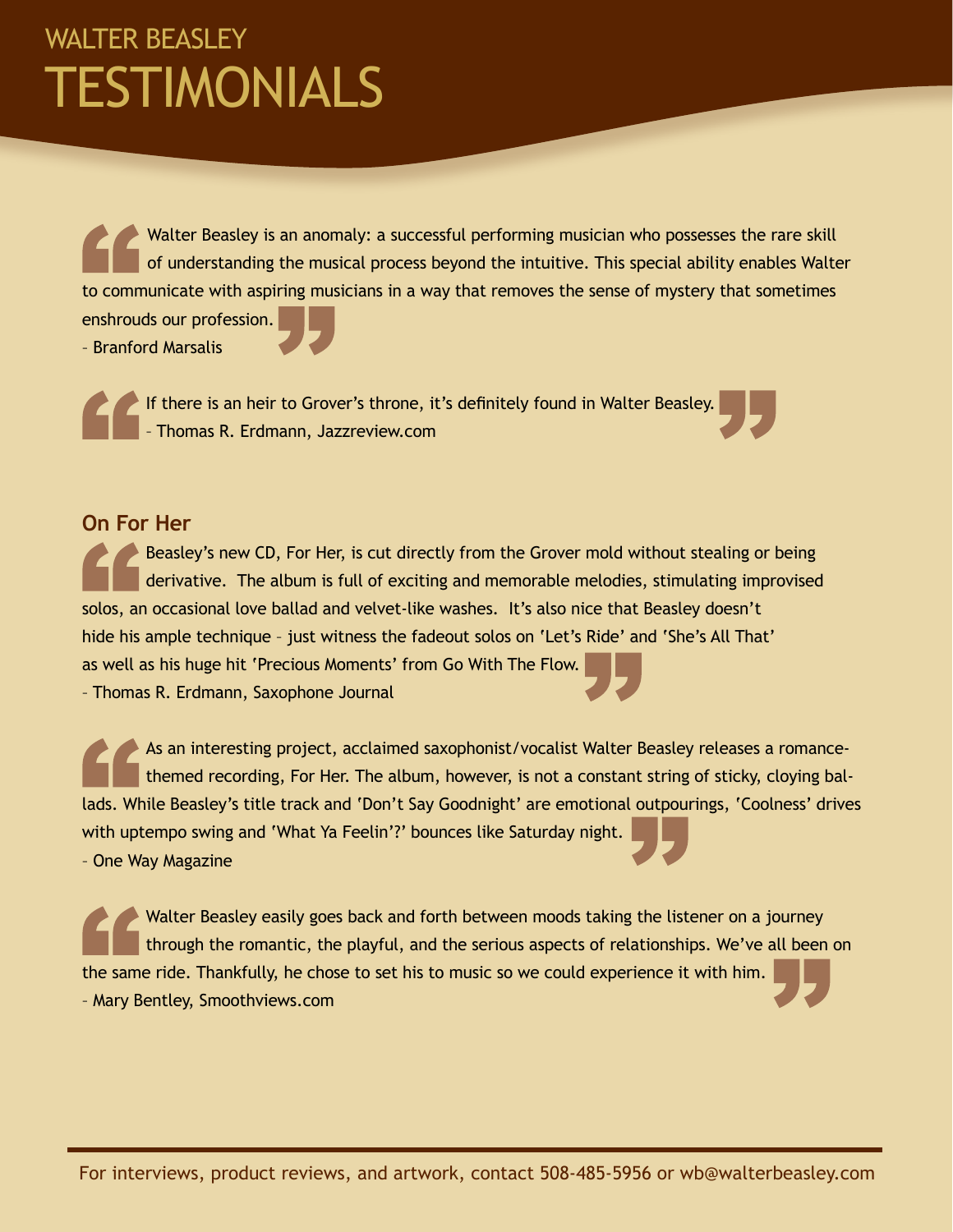### WALTER BEASLEY **TESTIMONIALS**

#### **On Walter the Educator, Consultant, and Mentor**

Walter Beasley is the most challenging teacher I've ever had...and I love him for it. Besides being one of my biggest inspirations as a professional musician and performer, he has also taught me more than anybody I've ever met. From my standpoint as a singer who improvises, Walter helped me find more creative outlets for my improvisation, and at the same time gave me effective techniques for making an honest, meaningful connection to my audiences. (He also didn't let me get away with ANYTHING in class...) Bottom line: I wouldn't be able to face this crazy industry with so much confidence, if it weren't for Walter's tough love and guidance. Thank you, Walter! – Jeremy Ragsdale

Walter helped me in so many ways. He addressed various technical issues with me (with care and clarity) that many other teachers had overlooked. It transformed my singing. Often teachers either specialize in technique or delivery – but Walter is brilliant in both areas. Walter can teach what for most vocal teachers is the un-teachable: rhythmic tension and release, melodic tension and release, relationship between melody and lyric, use of dynamics to convey the story - the list goes on and on and on. Walter addresses all the things which combine to form a vocal personality, while all the while instilling confidence in the student, and the desire to rise to his expectations. Walter literally helps his students to find their 'voices' as artists, and he helped me to find mine.

"Studying with Walter is without question one of the most musically stimulating, challenging, rewarding and exciting periods in my musical development thus far, and I am so grateful to have the opportunity to study with a master. – Oli Rockberger